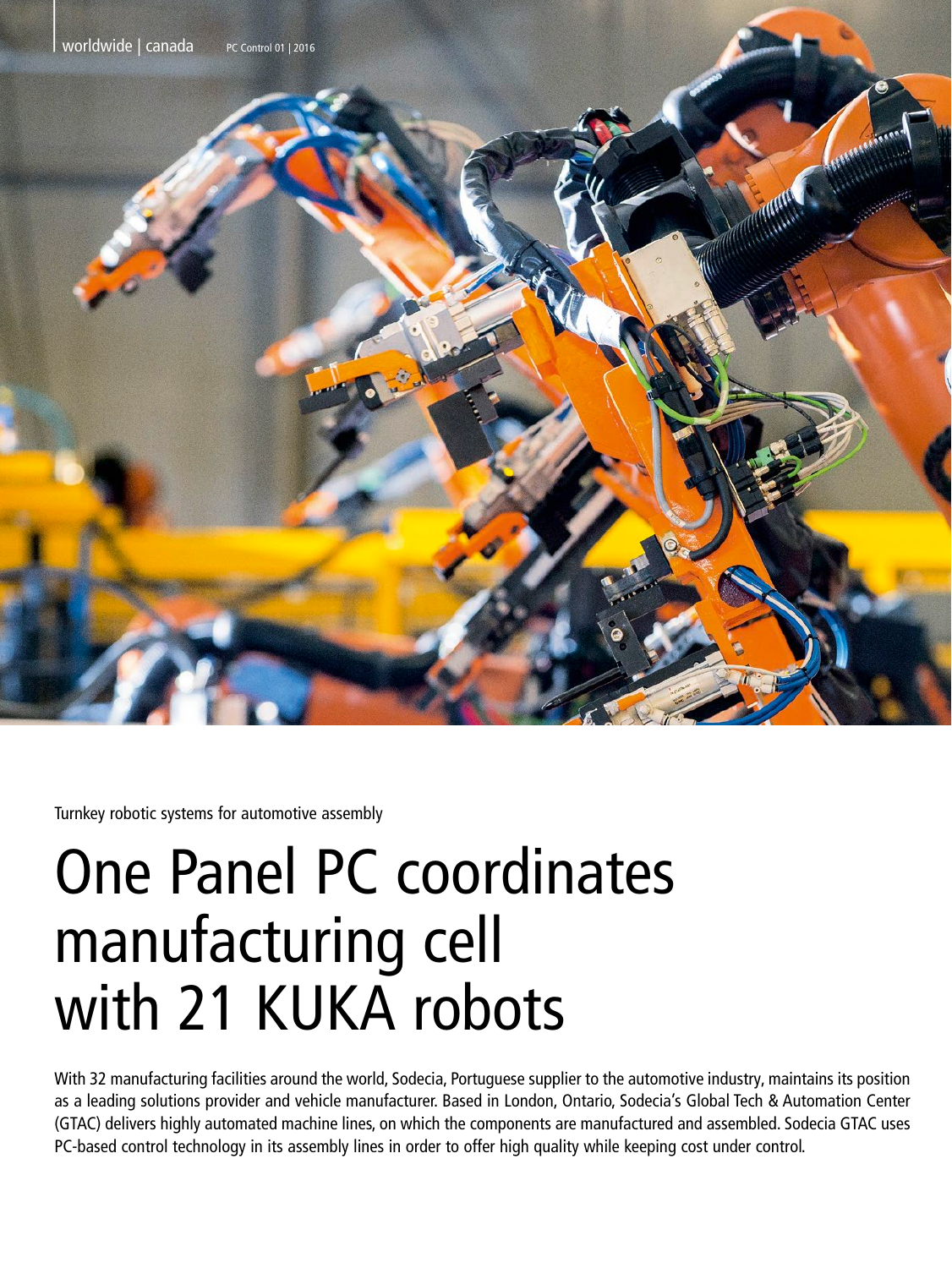

**Robots play the main role in the highly automated assembly of BIW components: they weld the individual stampings and sub-assemblies to form the body.**

"Our current 'bread and butter' product is our successful, turnkey robotic weld cell solution," says Brent Lekx-Toniolo, Control System Concept Developer, Sodecia GTAC. "Our largest project to-date was completed in spring 2015 and includes 21 KUKA robots of various sizes (series KR 210, KR 30 and KR 6), which are used in the assembly of body frame and chassis segments (so-called body in white, BIW), for welding, material handling and sealant applications," reflects Jon Bysma, Controls Specialist, Sodecia GTAC. "To begin, an assortment of small stampings are welded robotically into sub-assemblies. They are automatically unloaded and transferred to subsequent stages, where the different components are assembled to form the BIW. From here the process splits into two identical product pipelines – this split creates redundancy and improves throughput. Various sensors carry out comprehensive analysis, for example, to ensure that all fasteners are placed correctly on the assemblies, and send the data to the controller. After further assembly steps, the two pipelines merge back into one, and the assemblies move on to a final fixture."

#### PC-based control throughout

Sodecia GTAC has been using the PC-based controllers from Beckhoff for its BIW assembly lines since 2008. "To-date, Sodecia GTAC has built 49 manufacturing lines based on Beckhoff PC-based control, ranging anywhere from machines with a single robot to lines with over 20 articulated robots," says Jon Bysma. The currently realized welding cell with 21 robots uses a CP6202 Panel PC with 15-inch screen and Intel® Celeron® ULV processor. The Panel PC also handles robotto-robot interference detection and OEE (Overall Equipment Effectiveness) tracking, while managing overall fault detection and annunciation by acting as the HMI for the machine, and integrating all safety aspects of the machinery. The robots are controlled by KR C4 controllers from KUKA.



**Calvin Wallace, Regional Sales Manager, Beckhoff Automation, and from Sodecia GTAC, Jon Bysma, Controls Specialist, Rob Remillard, Lead Controls Engineer and Brent Lekx-Toniolo, Control System Concept Developer (from left to right).**

# i Application at a glance:

# Solutions for the automotive industry

Robot-assisted assembly of automotive sub-assemblies (BIW components)

# Applied PC Control

- Integrated control of an assembly cell with 21 KUKA robots
- − Integration of 228 TwinSAFE I/Os for hundreds of safety devices

### Customer benefit

- High system throughput
- − Reduced commissioning time
- − Small footprint of control cabinets thanks to IP 67 EtherCAT Box modules
- − Comprehensive diagnostic functions through EtherCAT and TwinSAFE